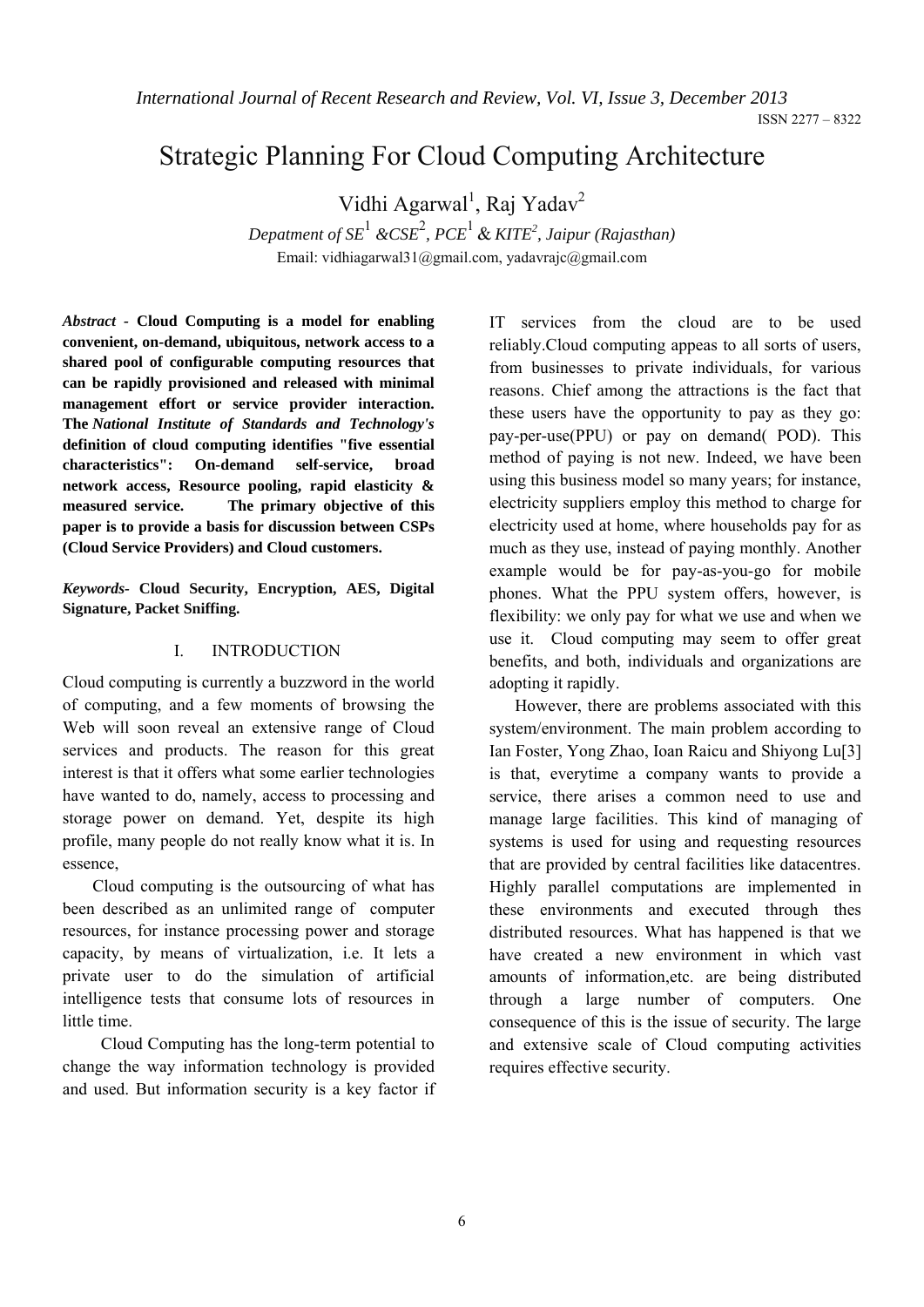# II. SECURITY ISSUES IN CLOUD **COMPUTING**

As with every distributed system, Cloud Computing has lots of problems. We have to take care of the network infrastructure, which is not always in our control, and be very careful with the data in order to avoid third parties from capturing it. Some security solutions and problems have been proposed by ArmMichael Halton[2]:

• Web application vulnerabilities: Cross scripting, SQL injections. **Solution:** Develop a security oriented framework that teaches the best programming practices.

• Vulnerabilities inherent to the TCP/IP stack and/or the operating systems: DoS, and DDos (Distributed denial of service). **Solution:** Deactivate unused services, update applications and control rights.

• Authentication problems: IP spoofing, RIP attacks, ARP poisoning. **Solution:** Use encrypted protocols if possible prevents IP spoofing, controlling rights to access ARP tables etc.

• The verification, tampering and loss of data. **Solution:** encrypted data would be a solution, but, 'since the unencrypted data must reside in the memory of the host running the computation', this must be encrypted in order to avoid memory copies [9].

• Physical access. **Solution:** Control rights and log actions when accessing the hardware.

• Privacy control of data. **Solution:** Use Service-level agreements.

# III. EXISTING METHODS FOR CLOUD ENVIRONMENT

Common methods for protecting user data include encryption prior to storage, user authentication procedures prior to storage or retrieval, and building secure channels for data transmission. These protection methods normally require cryptography algorithms and digital signature techniques, as explained below:

Common data encryption methods include symmetric and asymmetric cryptography algorithms. Symmetric cryptography is used in the U.S. Federal Information Processing Standard's (FIPS) 46-3 Triple Data Encryption Algorithm (TDEA, also known as Triple-DES or 3DES) or 197 Advanced Encryption Standard (AES) and others. This type of encryption and decryption process uses a secret key. Asymmetric cryptography, on the other hand, uses two different keys, a "public key" for encryption, and a "private key" for decryption. Examples include RSA cryptography and Elliptic Curve Cryptography (ECC). Generally speaking, symmetric cryptography is more efficient, and is suitable for encrypting large volumes of data. Asymmetric cryptography requires more computation time and is used for the decryption keys required for symmetric cryptography.

The use of passwords as an authentication process is more familiar to general users, but messages sent by the user are vulnerable to surreptitious recording by hackers who can then use the data in the message to log into the service as the user. In more advanced authentication systems, the system side will generate a random number to send the user a challenge message, requesting the user to transmit an encrypted response message in reply to the challenge message, thus authenticating that the user has the correct encryption key. Without this key, the user will not be allowed access. In the process of challenge and response the client's encrypted key uses the client's password to convert a derived value and. In this program, each communication between the client and server is unique, and a hacker using an old message would fail to access the system. In addition, the One-Time Password (OTP) authentication system differs from most peoples' conception of a password. Most people understand a password to be a password chosen by the user to be meaningful, and can be used again and again. The emphasis of OTP, however is the single-use nature of the password.

After receiving authentication from the user, the system side must create a secure transmission channel to exchange information with the user. The Secure Sockets Layer (SSL) is a common method of building secure channels, primarily using RSA encryption to transmit the secret keys needed for the both sides to encrypt and decrypt data transmitted between them. When using cryptographic technology to protect user data, the keys used for encryption and decryption of that data must be securely stored. In particular, cloud computing service providers must have specific methods for constraining internal system management personnel to prevent them from obtaining both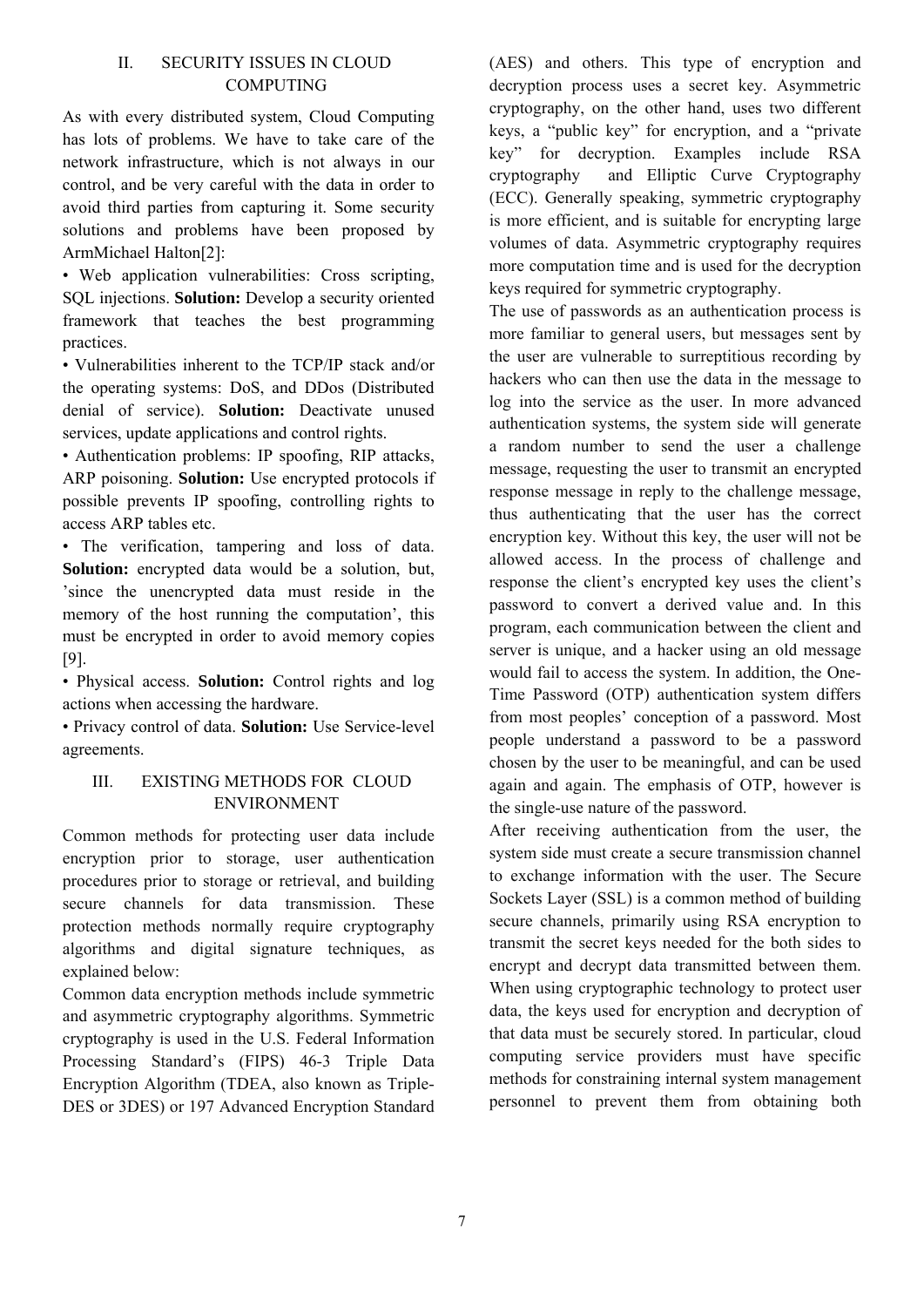encrypted data and their decryption keys – this is critical to protecting user data. Operator policies for protecting user data must be clearly laid out in the Service Level Agreement (SLA) and must explain how special privilege users are prevented from improperly accessing user data.

Kandukuri, Paturi and Rakshit offer six recommendations for SLA content, including (1) special privilege user data access must be controlled to prevent unauthorized storage or retrieval, (2) cloud computing services must comply with relevant laws, (3) user data must be properly stored and encrypted, (4) a reset mechanism must be provided in case of service disruption or system crash, (5) service must be sustainable and guaranteed against service discontinuation due to change or dissolution of the provider and (6) if cloud computing services are used for illegal purposes, the provider must be able to provide records to assist with investigations.

## IV. PROPOSED SECURE ARCHITECTURE

In our proposed system, the Authorization for the Storage and Encryption/Decryption of User Data must be vested with two different service providers[1]. As our Encryption/Decryption as Service provider includes management of the key required for the encryption/decryption of user data, but not the storage of decrypted or encrypted user data. In this Propose Solution, user data in the Storage Service System is all saved encrypted. Without the decryption key, there is no way for the service provider to access the user data. Within the Encryption/Decryption Service System there is no stored user data, thus eliminating the possibility that user data might be improperly disclosed.

Following are the Steps:

- 1) User login through web App. into CRM Service.
- 2) CRM stores Data in Encrypted form using Digital Signature. (In Earlier Approach, Unencrypted data transmits due to which chances are more for Packet Sniffing)
- 3) Now, Encrypted data will transfer to Encrypt/Decrypt Service for Double Encryption, Here we are using AES (ADVANCED ENCRYPTION STANDARDS) for Cryptography. This service will also Manage Keys and Generate Unique ID for Each Users.

4) Once, Data is Encrypted in above Service Module, it will transfer to Storage Service module where Encrypted form is stored for future purpose.

Once we move the data from One Service Module to another, it's no more Exist in Previous Module. Cloud Computing tries to share only the user interface while the resource interfaces are hiddent. That's the reason it's known as SOA (Service Oriented Architecture).

# *Encryption/Decryption Service Module:*

AES provides plaintext length should be 128bit, its key length has three optional values: the first value is 128bit, the second value is 192bit, and the third value is 256bit. According to the secret key length, AES algorithm completed Nr iterations. The relationship of Nr times and key length is in the Table I as shown below.

Table I Relationship of Nr Times and Key Length

| Key length | $\alpha$ |  |
|------------|----------|--|
| Nr times   |          |  |

The 128-bit input plaintext is divided into 16 bytes, usually represented as a  $4 * 4$  matrix; each matrix element is 8 bits (one byte). The plaintext sequence from left to right is S00, S10, S20, S30,S01, S11, S21, S31, S02, S12, S22, S32, S03, S13, S23, S33. The plaintext block of any stage in the wheel transform is named "state"[5].

The initial plaintexts block M: s00 s01 s02 s03 s10 s11 s11 s13 s20 s21 s12 s23 s30 s31 s13 s33

*AES encryption has the following steps:* 

- 1) Conducted a round of secret key plus operator first.
- 2) Conducted Nr-1 iterations. Use S block to substitute each byte; do the displacement for the substitution result, then do the mix column transform operation. After these, a round of secret key plus operator is conducted.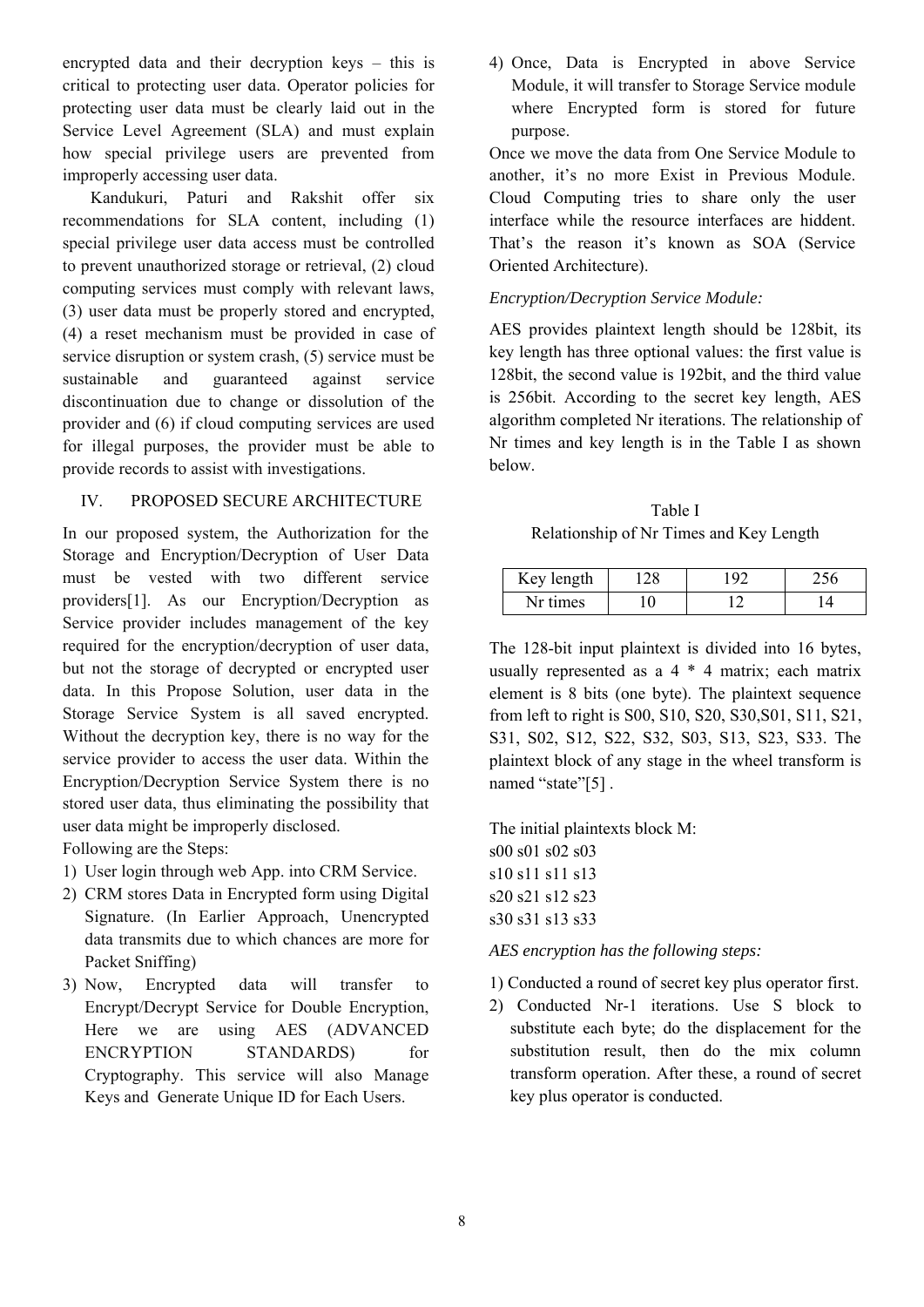3) Final round transform include byte substitution, line transformation and key processing operation.

### Application of AES algorithm:

File encryption and decryption was respectively used the (file upload  $\mathcal{R}_{\mathcal{L}}$ download)  $in$ Encryption/decryption modules.

**Encryption process** 

- 1) Bytes transformation: AES defines an S-box matrix composed with a  $16 * 16$  bytes array. Take the high 4 bit of 8 matrix elements as the row value and low 4 bit of 8 matrix elements as the column value searching S-box table, and the corresponding value obtained is the result of the transformation matrix elements.
- 2) Row displacement: displace a row of the State matrix.
- 3) Column mix: AES selected a fixed polynomial which is facilitating to calculate. The polynomial is  $c(x)=03x3+01x2+01x+02$



#### **Result matrix of column mix**

### 4) Key plus

| B2 | 10 | C1   | AC |  | 88 | 8D | FE | FE |  | 3A             | 9D | 3F | 52 |
|----|----|------|----|--|----|----|----|----|--|----------------|----|----|----|
| 38 | 62 | 6E   | E7 |  | 34 | 55 | 37 | 62 |  | 0 <sup>C</sup> | 37 | 59 | 85 |
| 75 | 80 | $2C$ | 5B |  | 48 |    | 74 | 7D |  | 3D             | F1 | 58 | 26 |
| 4A | 9C | 23   | 80 |  | FA | AC | 9D | AF |  | B <sub>0</sub> | 30 | BE | 2F |

5) Key Expansion: the key to be calculated as the basic unit of bytes is expressed by a matrix of four lines

Round key length=block length  $*(Round Nr+1)$ 

Decryption process:

- 1) Inverse byte substitution: Like the byte substitution, Inverse byte substitution search each byte though the table.
- 2) Inverse row displacement: In contrast with Row displacement operation.
- 3) Inverse column mix: almost the same as column mix operation, but inverse column mix has its own polynomial. The polynomial is  $d(x)=0Bx3+0Dx2+09x+0E$ .
- 4) Key plus: the same as key plus operation in encryption process.

#### $V_{\cdot}$ **CONCLUSION**

Cloud computing is revolutionizing the way business is carried out in various industries (Government, Public, Healthcare, Software etc.) use of information technology resources and services, but the revolution always comes with new problem. One of the major problems associated with Cloud computing is Security. Various Security issues and Algorithms to deal with data security issues are discussed in this paper. This paper also discusses the advantages, features, services of the cloud and the different deployment models. In future, security algorithms will be implemented producing results to justify the concepts of security for cloud computing and comparing them to find out which is the most efficient one.

#### VI. **REFERENCES**

- [1] L. M. Vaquero, L. Rodero-Merino, J. Caceres, and M. Lindner, "A break in the clouds: towards a cloud definition." **ACM SIGCOMM** Computer Communication Review, Vol. 39, No. 1, pp. 50-55, January 2009.
- [2] ArmMichael Halton. Security Issues and Solution in  $Cloud$ Computing. June 2010 http://wolfhalton.info/2010/06/25/ security-issues-andsolutions-in-cloud-computing/.
- [3] David Linthicum. Cloud Computing, Deep Dive. 2009. http://www.scribd.com/doc/26495704/ **MPI-SWS** Cloud-Computing-Deep-Dive-Report.
- [4] A. Parakh and S. Kak, "Online data storage using implicit security", Information Sciences, vol. 179, issue 19, pp. 3323-3333, September 2009.
- [5] V. Miller, "Uses of elliptic curves in cryptography," Advances in Cryptology